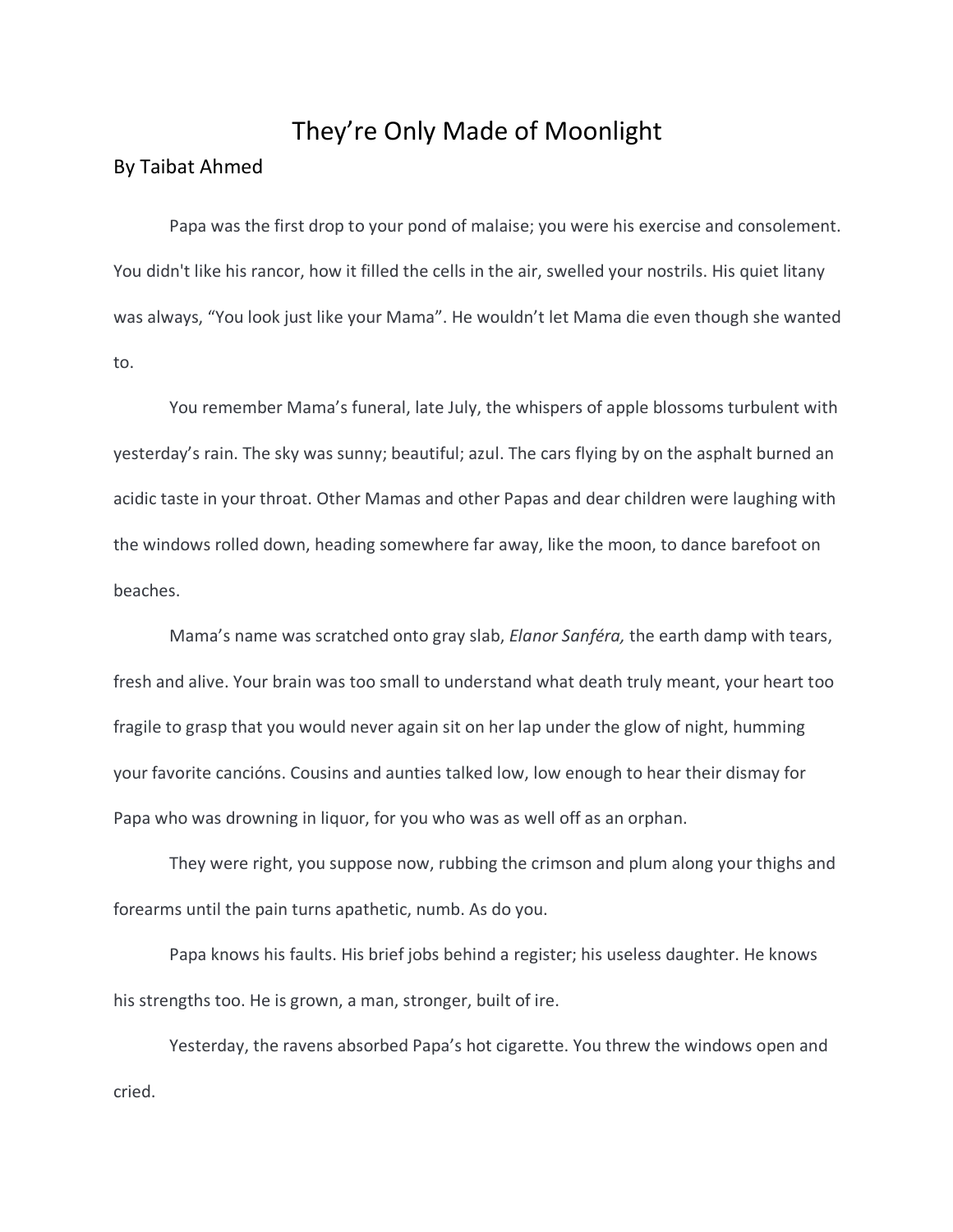Eric is the boy your eyes latch onto. His lopsided dark curls, crescent smile, hands deep in pockets. You laugh (in your head) at his jokes (overheard). You notice how he misses school every other week. In the hallway, your eyes meet (*blush*). For a nanosecond, you pretend you are pretty.

It is third period, art class, the day after Papa left. His silhouette would stumble back into the house one night, perhaps in a week, or two, or three. Today, Ms. Layson reassigned seats, so now you and Eric share a round wooded table with splintered curves. You have never been so close to him, so opportune to distinguish each obsidian eyelash, long and delicate as breaths.

You spend the period watching the morning sun filter onto his face, rosy, tanned, pretending to be absorbed in silent contemplation with your palms cupping a clay flower vase. He doesn't speak. To Eric, like everyone else, you are thin as air, pale as water.

You had a friend once, her name was Violet. She was the girl you tried to shake off. She said you didn't know how to dress and Goodwill was for beggars, but she was the only person who invited you out. Once, she locked you in her basement, six hours, while you crouched and sobbed in the darkness of musty underground. You wish you were the one who made her disappear, but you'll never complain that she's gone.

Whatever. It's fine. Friends aren't for everyone.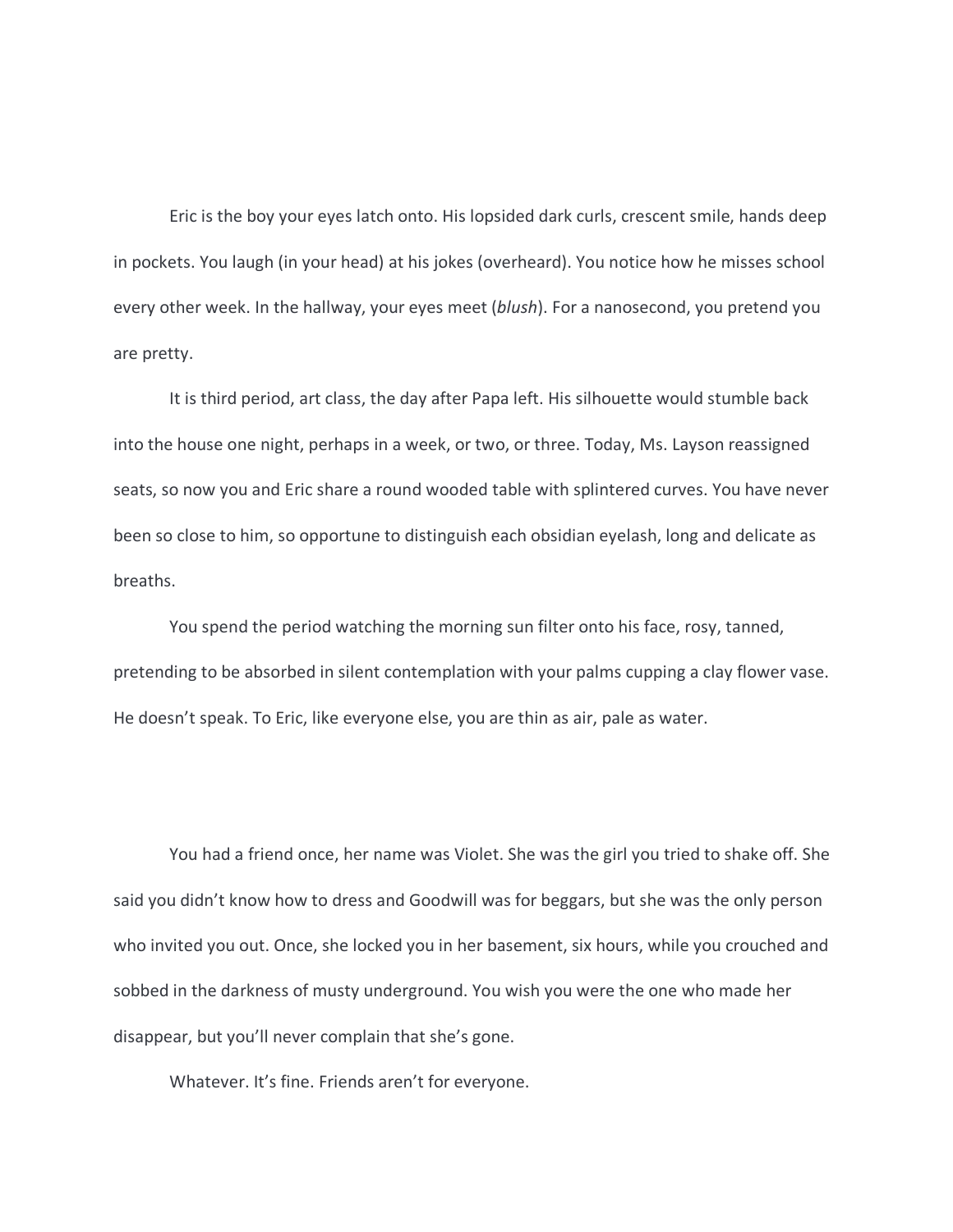The sun burns your neck walking home. At home, with Papa gone, you no longer have to tiptoe across the floorboards with your heart burrowing a depression in your ribcage, the crevice along your spine trickling with sweat. The only food in the house, a hard half-loaf of bread, is dinner. Hours later, your stomach still sighs under the sheets. With the curtains pulled high, you fall asleep under the pearly glow of the sky.

Sometime, about a week later, in art class, you feel the warmth of life waking you, like a spring thawing after eons of icy slumber.

"Elora."

You stare, irises wide, across the circle table.

"Do you want to work with me?" Eric's eyes are on yours, his brows raised slightly, like hope.

Your face warms, mouth bleeds for hydration, before you can speak, "Sure."

That afternoon is the first since Violet that you spend with someone else. You take pictures of Eric, smiling shyly at his puckering faces and bulged-eyes expressions. When he turns serious, his face is handsome, his gaze occasionally poring into you. You are glad you have the camera to hide behind.

It is your turn to pose against the tree now. Eric asked earlier if you were too hot. You said you were fine. You didn't tell him that you wear long-sleeve shirts because you have to. Eric stands meters away, holding the camera before his face. His faded black jeans stamped against the grass, summer green shirt billowing in the breeze. He snaps, you trail your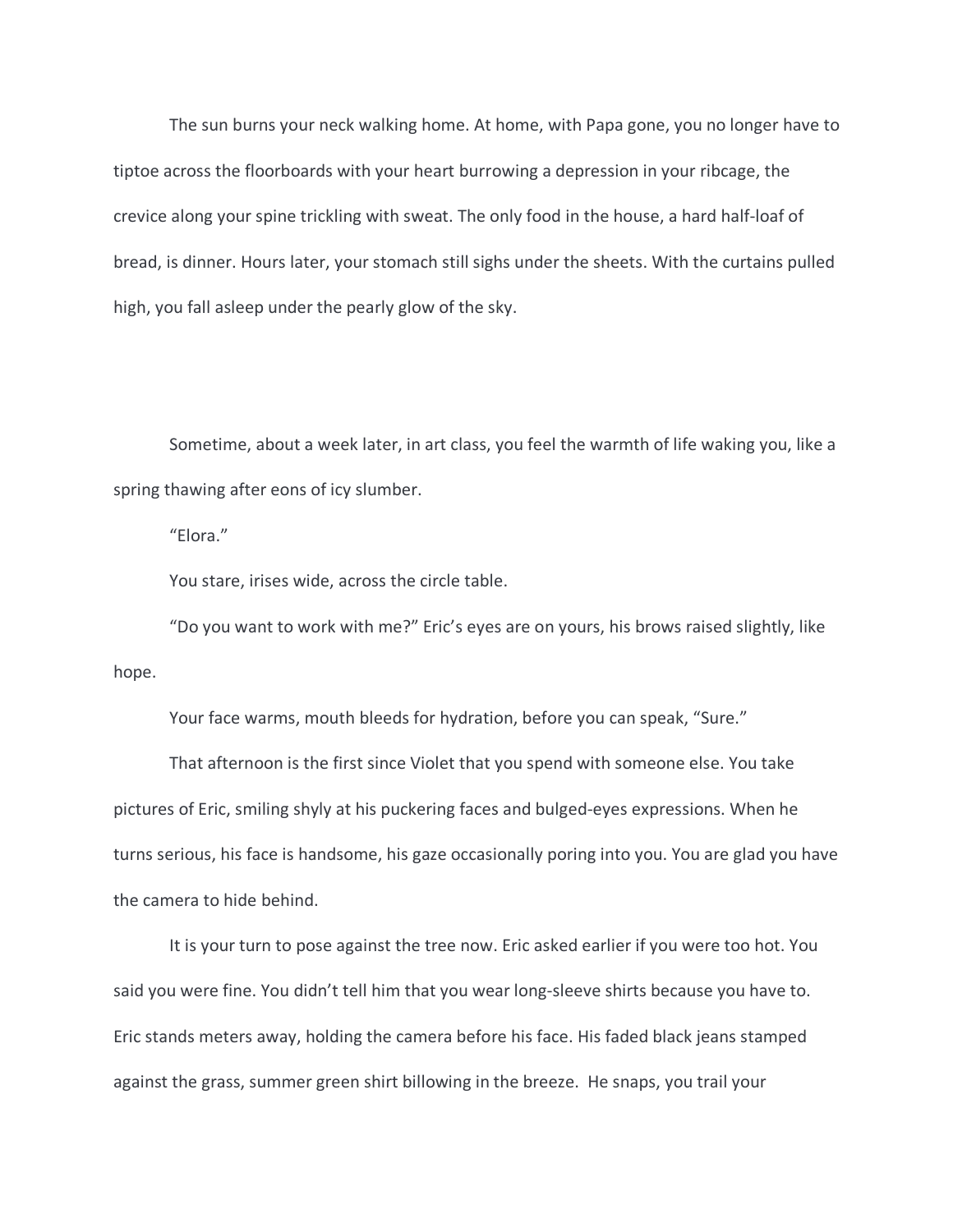fingertips along the aged skin of the tree. He snaps again, you reach out for a falling apple blossom, its touch is velvet, its skin alabaster white.

Eric and you sit under the latticed shade of his apple tree, flicking through the cameral roll. Before you leave, he reaches one hand deep into his pockets, brings a polaroid before your faces, and snaps. It develops quickly, the black surface morphing to reflect a happy girl and a normal boy. He hands it to you and while you stare, he takes another.

With the second in his fingers, he says, "Your smile is pretty."

On your walk home, you feel like you are flying. Your converse feet keep tripping off the curbs, drunk with blush and butterflies.

But then you're home, and it is evening, and the house is dark. You eat the two apples and a banana you smuggled from the cafeteria during lunch. Under the light from your cellphone, you struggle to finish homework. Damn geometry. Damn history and damn chemistry. None of this stupid stuff makes any sense.

Night comes quickly. You take your pills on time today. Disgust and shame lace the swallow down your throat. In bed, the occasional panic attack strikes. You press your hand against your stomach, close your eyes, and pray that you won't feel another heartbeat. You don't. How dumb you were to feel happy about Eric. As if he would ever want someone like you. Yet your head remains swollen with foolish wishes and you fall asleep humming the remnants of a rare memory with Mama.

*Donde estas?*

*Amor eres tu…*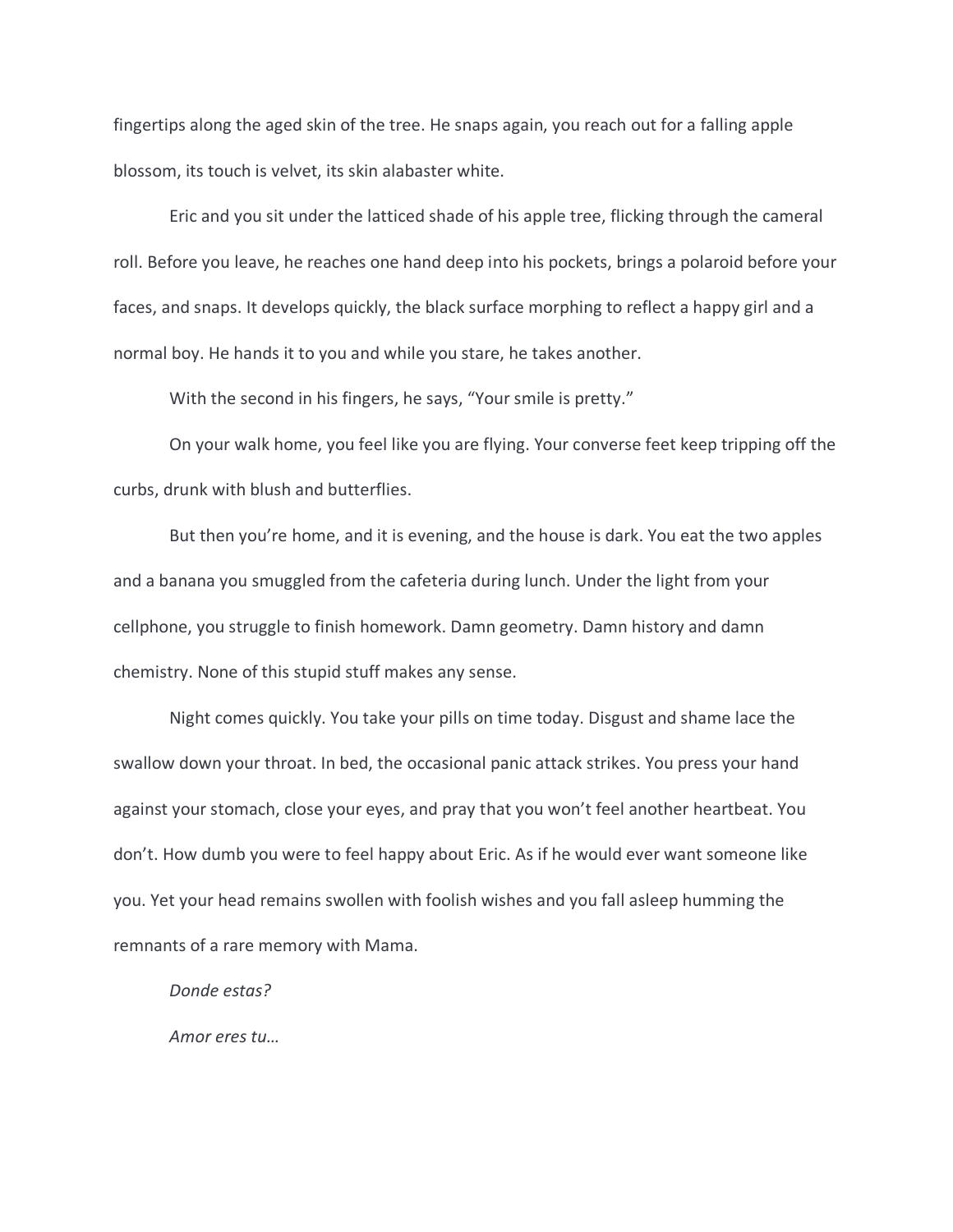Another week passes by. It's been long, Papa would come home soon. You wish he would stay away forever, like Violet. Bad people deserve to disappear.

You shake the thoughts away. Tonight, you are with Eric, completing the last half of your photography project. Eric's backyard is lit by the full, celestial orb in the sky. The spindly arms of the apple tree, the shimmering gray of his house, and the swaying hairs of grass all appear like ghosts.

"Everything is made of moonlight," you say.

He looks up at the moon for a while, then back to the earth. "Yeah, like you can see them clearly, but if you reached out and touched them, they wouldn't be there."

"What if I'm made of moonlight?"

The night is silent, like something alive and still. Arching lamps smolder dimly along the street, opposing the counters of drowsy houses and sleeping cars. Your back fits nicely against the slope of tree bark, and Eric's shoulder against yours feels cool through the fabric of your blouse. You think perhaps he didn't hear you, until—

"I don't think you're made of moonlight. The thing with people is that from the moment they are born, they can never be gone from existence if someone remembers them. And I know you. I'll remember you for a long time after now. Maybe forever."

A river overwhelms your sockets. No one since Mama has ever said such nice things to you. Eric puts his palm over the back of your hand. Unlike his shoulder, his palm is warm, you feel a pulse from his thumb into your wrist. His face turns towards you and you can feel his eyes on your face. It seems impossible and yet you know what he is about to do. You are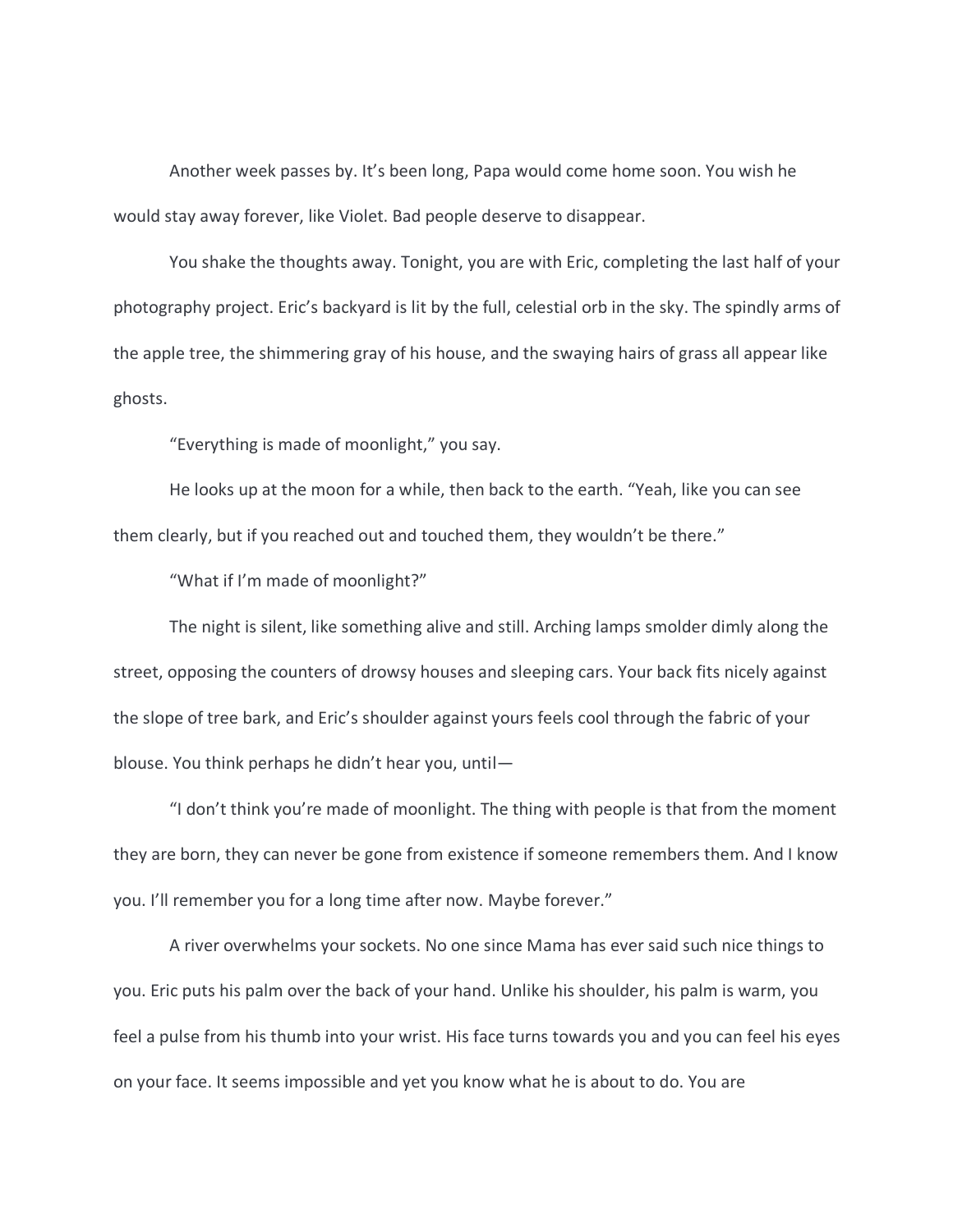embarrassed that you are seventeen and have never kissed a boy. Suddenly, everything seems too much and you close your eyes.

Papa was a man. Papa was Papa. He didn't count.

"Elora, open your eyes," he says. You do. "Why are you scared?"

Because Papa has eyes everywhere. Eyes with ears and teeth and large, angry hands. You stand up sharply with legs made of broken sticks. "We have the pictures, I'm gonna go home now." The world wavers before you, fading in and out of existence.

Eric gets up. "Let me walk you there," he says firmly. For a brief second, you think he knows. That he is peering into your mind and discovering everything.

You say nothing and begin walking. He keeps perfect harmony with your pace and matches your resolve to keep quiet. For a quarter of an hour, your thoughts spiral in on themselves. Here was Eric; he was kind, he didn't mind talking to you. And yet you were pushing him away, slamming down the dams to prevent him from slipping through. If he knew what your life was like and what Papa was like and what everything that happened was like, he wouldn't want to be seen with you.

So close, you could have had a friend. A real friend, not like Violet. You won't because of Papa. Papa ruins everything. He fills you with fear and hatred so white and hot that you could burn a hole through the center of the earth and fall miles deep into the underworld.

You would sleep with a weapon tonight. If papa came home today or tomorrow and felt his way through the ink of night, the searing and sour stench of booze on his body, stumbling through your bedroom door, you would draw the knife from beneath your pillow and angle it to his neck.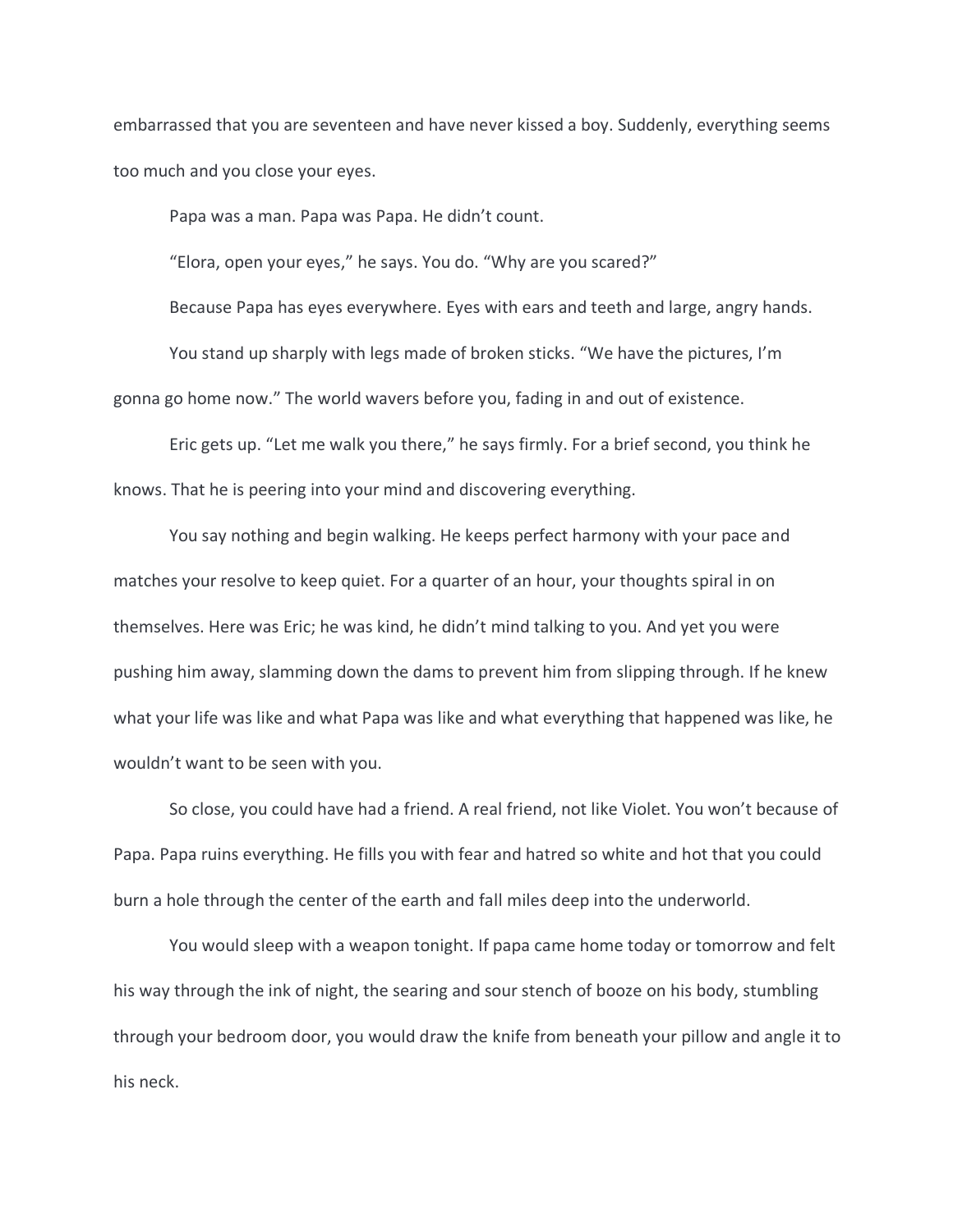Liar. Your paper-strong shield of bravery cracks when you see the house lights on.

Papa's red car is parked slanted near the sidewalk. A silhouette is sitting on the porch. You can no longer walk.

Eric stops beside you. "What's wrong?"

"*Elanor*," the silhouette with Papa's voice drawls. You inhale the hard stench of alcohol. Eric solves something on your face. "Do you know him?" he asks.

Your voice shakes. "That my Papa." He will know. I can hear him wordlessly putting it all together, the drunk-wild man and the sallow girl that lives with him. He knows.

"*¿Quién es este gringo?"* His voice grows louder with each word. One hand clenches by his side, the other grips the belt around his waist. You can do nothing but cower back as Papa staggers forward.

"I'm not leaving her here."

"She's my daughter!" Papa barks, looking only at you, his eyes coal and beady.

"No," is all Eric says. "Let's go," he whispers to you. Papa has never looked so mad. You cannot go inside that house with him.

"*No mas*." You turn around with Eric. Papa curses in Spanish, enraged that he is too drunk to go after you.

Your memory is foggy for the next hour. You are in Eric's house, laying on his living room couch under a blanket. He whispers with his mother and father in the next room, their conversation distant.

Eric looks frustrated with himself. There is no way he cannot know. He must know. He knew without forcing me to say it. He knows and he is still here. You are here.